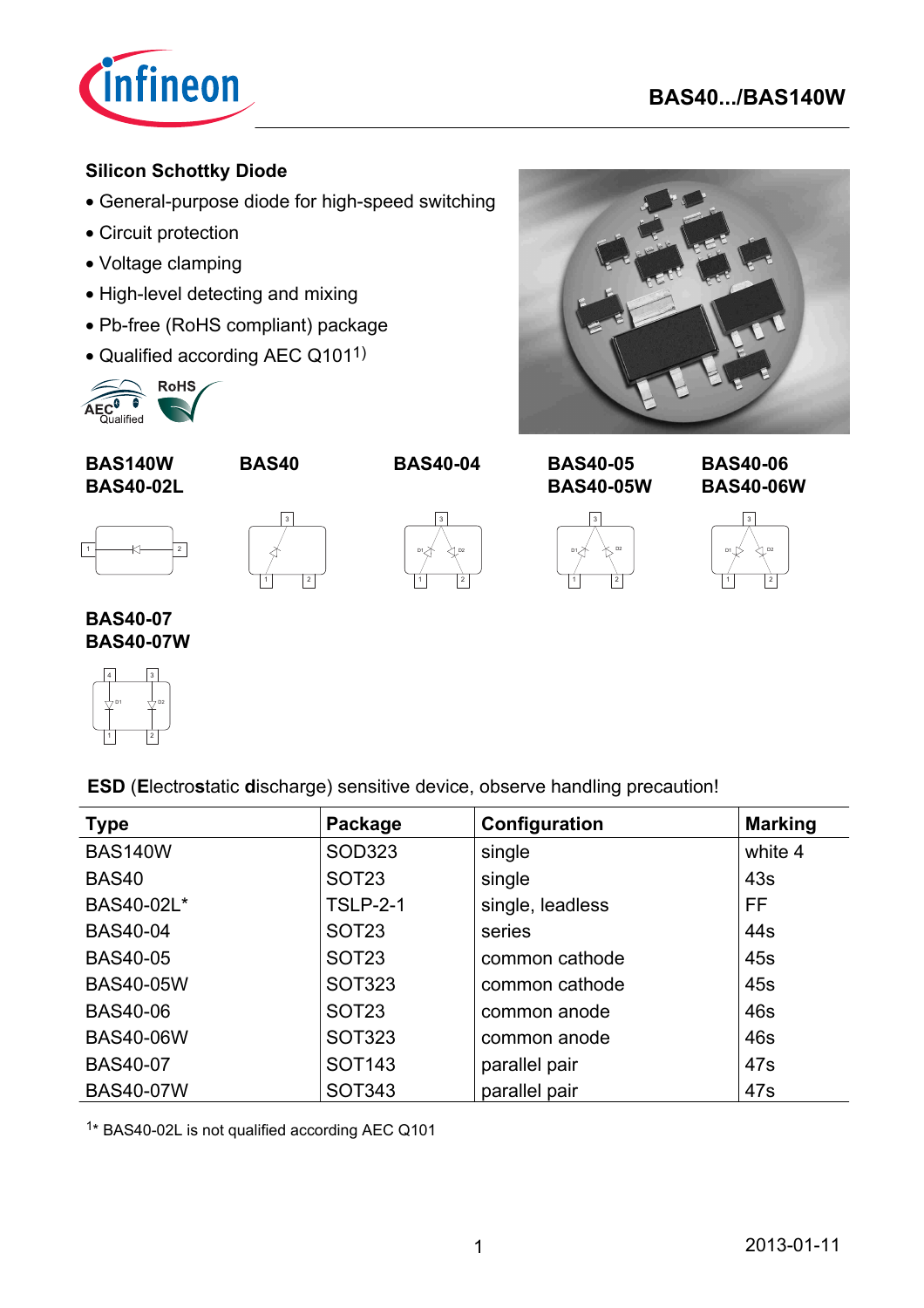

| <b>Maximum Ratings</b> at $T_A = 25$ C, unless otherwise specified |                     |              |             |  |  |  |
|--------------------------------------------------------------------|---------------------|--------------|-------------|--|--|--|
| <b>Parameter</b>                                                   | <b>Symbol</b>       | <b>Value</b> | <b>Unit</b> |  |  |  |
| Diode reverse voltage                                              | $V_{\mathsf{R}}$    | 40           | $\vee$      |  |  |  |
| Forward current                                                    | lF.                 | 120          | mA          |  |  |  |
| Non-repetitive peak surge forward current                          | <sup>I</sup> FSM    | 200          |             |  |  |  |
| $t \leq 10$ ms                                                     |                     |              |             |  |  |  |
| Total power dissipation                                            | $P_{\text{tot}}$    |              | mW          |  |  |  |
| BAS140W, $T_S \le 113^{\circ}$ C                                   |                     | 250          |             |  |  |  |
| BAS40, BAS40-07, $T_S \leq 81^{\circ}$ C                           |                     | 250          |             |  |  |  |
| BAS40-02L, $T_S \leq 127^{\circ}$ C                                |                     | 250          |             |  |  |  |
| BAS40-04, BAS40-06, $T_S \le 56^{\circ}$ C                         |                     | 250          |             |  |  |  |
| BAS40-06W, $T_S \le 106^{\circ}$ C                                 |                     | 250          |             |  |  |  |
| BAS40-05, $T_S$ ≤ 31°C                                             |                     | 250          |             |  |  |  |
| BAS40-05W, $T_S \leq 98^{\circ}$ C                                 |                     | 250          |             |  |  |  |
| BAS40-07W, $T_S \le 118^{\circ}$ C                                 |                     | 250          |             |  |  |  |
| Junction temperature                                               | $\tau_{\rm i}$      | 150          | $^{\circ}C$ |  |  |  |
| Operating temperature range                                        | $T_{op}$            | $-55150$     |             |  |  |  |
| Storage temperature                                                | $\tau_{\text{stg}}$ | $-55150$     |             |  |  |  |
|                                                                    |                     |              |             |  |  |  |

**Matings of**  $T = 25 \degree C$ **, unless otherwise specified** 

#### **Thermal Resistance**

| <b>Parameter</b>                         | <b>Symbol</b> | <b>Value</b> | <b>Unit</b> |
|------------------------------------------|---------------|--------------|-------------|
| Junction - soldering point <sup>1)</sup> | $R_{thJS}$    |              | K/W         |
| <b>BAS140W</b>                           |               | $\leq 150$   |             |
| BAS40, BAS40-07                          |               | $\leq$ 275   |             |
| <b>BAS40-02L</b>                         |               | $\leq 90$    |             |
| BAS40-04, BAS40-06                       |               | $\leq 375$   |             |
| <b>BAS40-06W</b>                         |               | $\leq 175$   |             |
| <b>BAS40-05</b>                          |               | $\leq 475$   |             |
| <b>BAS40-05W</b>                         |               | $\leq 205$   |             |
| <b>BAS40-07W</b>                         |               | $\leq 125$   |             |

<sup>1</sup>For calculation of  $R_{thJA}$  please refer to Application Note AN077 (Thermal Resistance Calculation)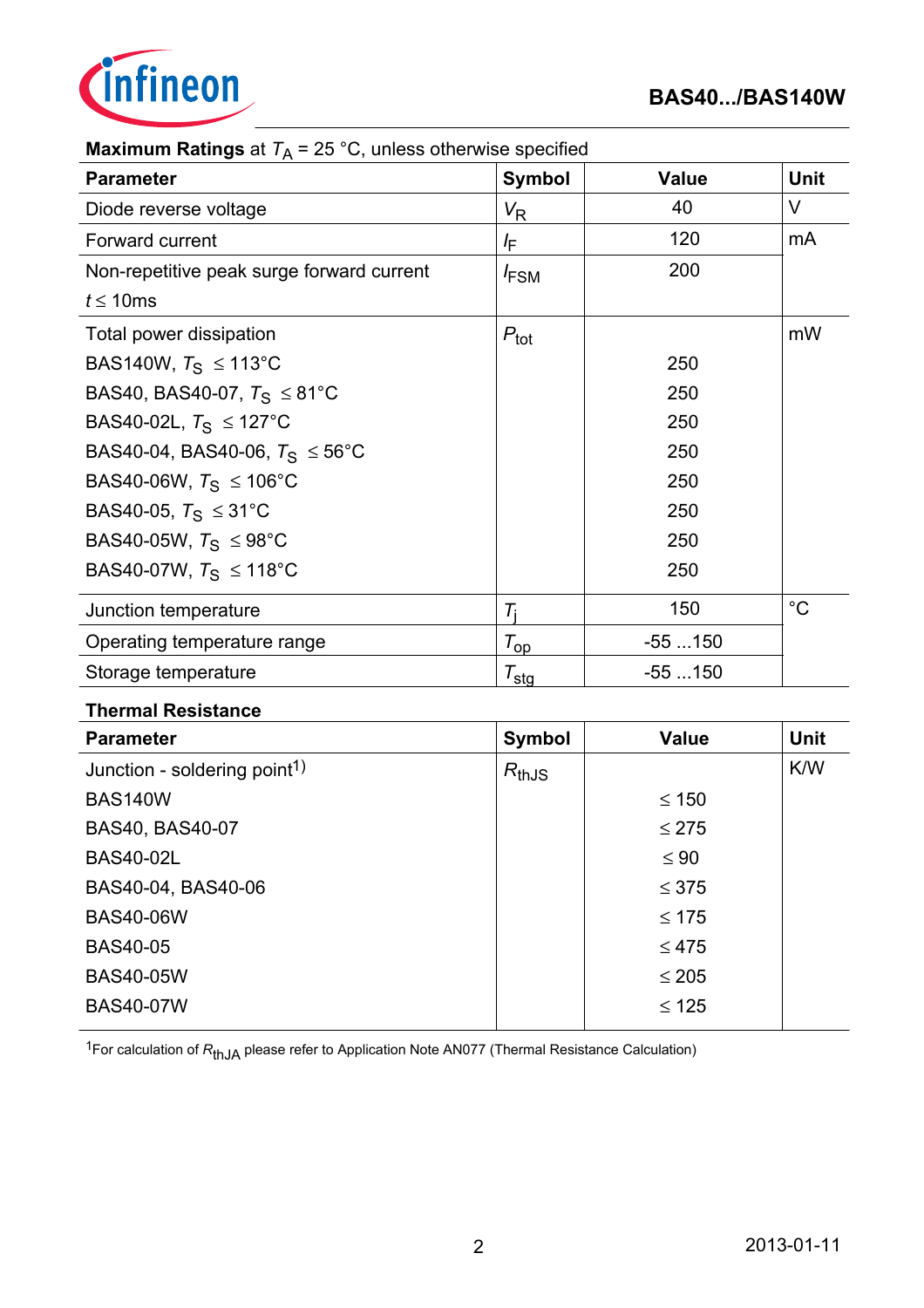

| <b>Electrical Unaracteristics</b> at $T_A = 25$ U, unless otherwise specified |                      |               |      |             |          |
|-------------------------------------------------------------------------------|----------------------|---------------|------|-------------|----------|
| <b>Parameter</b>                                                              | <b>Symbol</b>        | <b>Values</b> |      | <b>Unit</b> |          |
|                                                                               |                      | min.          | typ. | max.        |          |
| <b>DC Characteristics</b>                                                     |                      |               |      |             |          |
| Breakdown voltage                                                             | $V_{(BR)}$           | 40            |      |             | $\vee$   |
| $I_{(BR)} = 10 \mu A$                                                         |                      |               |      |             |          |
| Reverse current                                                               | $\sqrt{R}$           |               |      | 1           | μA       |
| $V_R$ = 30 V                                                                  |                      |               |      |             |          |
| Forward voltage                                                               | $V_F$                |               |      |             | mV       |
| $I_F = 1$ mA                                                                  |                      | 250           | 310  | 380         |          |
| $I_F = 10 \text{ mA}$                                                         |                      | 350           | 450  | 500         |          |
| $I_F = 40 \text{ mA}$                                                         |                      | 600           | 720  | 1000        |          |
| Forward voltage matching <sup>1)</sup>                                        | $\Delta V_F$         |               |      | 20          |          |
| $I_F = 10$ mA                                                                 |                      |               |      |             |          |
| <b>AC Characteristics</b>                                                     |                      |               |      |             |          |
| Diode capacitance                                                             | $C_T$                |               | 3    | 5           | pF       |
| $V_R = 0$ , $f = 1$ MHz                                                       |                      |               |      |             |          |
| Differential forward resistance                                               | $R_{\mathsf{F}}$     |               | 10   |             | $\Omega$ |
| $I_F$ = 10 mA, $f$ = 10 kHz                                                   |                      |               |      |             |          |
| Charge carrier life time                                                      | $\tau$ <sub>rr</sub> |               |      | 100         | ps       |
| $I_F$ = 25 mA                                                                 |                      |               |      |             |          |

 $\epsilon$ **Characteristics** at  $T<sub>0</sub> = 25$ °C, unless otherwise specified

 $1\Delta V_F$  is the difference between lowest and highest  $V_F$  in a multiple diode component.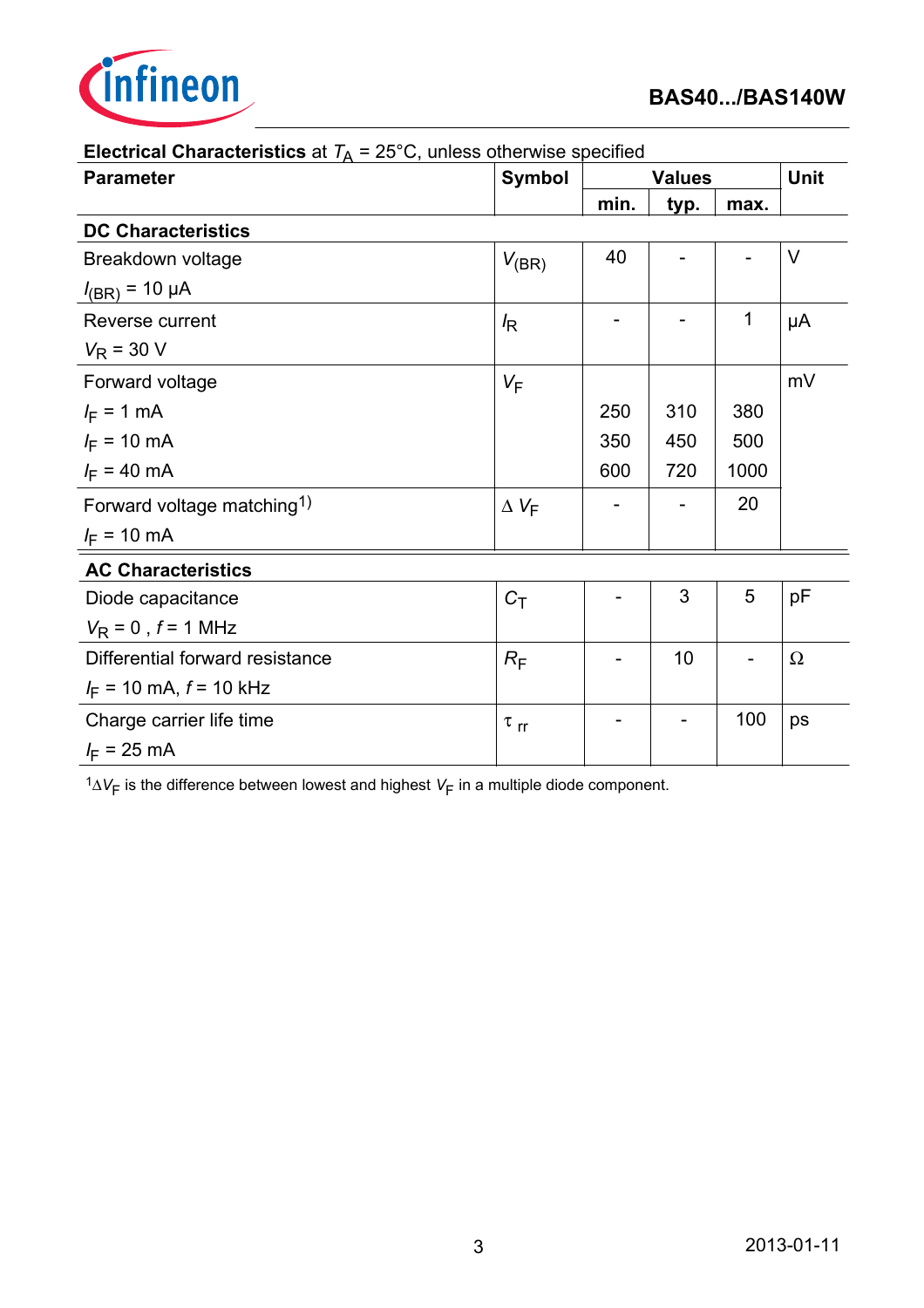

## **Diode capacitance**  $C_T = f(V_R)$

 $f = 1$ MHz



**Forward resistance**  $r_f = f(l_F)$ 

 $f = 10$  kHz



**Reverse current**  $I_R = f(T_A)$ 

*V*<sub>R</sub> = Parameter



**Reverse current**  $I_R = f(V_R)$ 

*T*A = Parameter

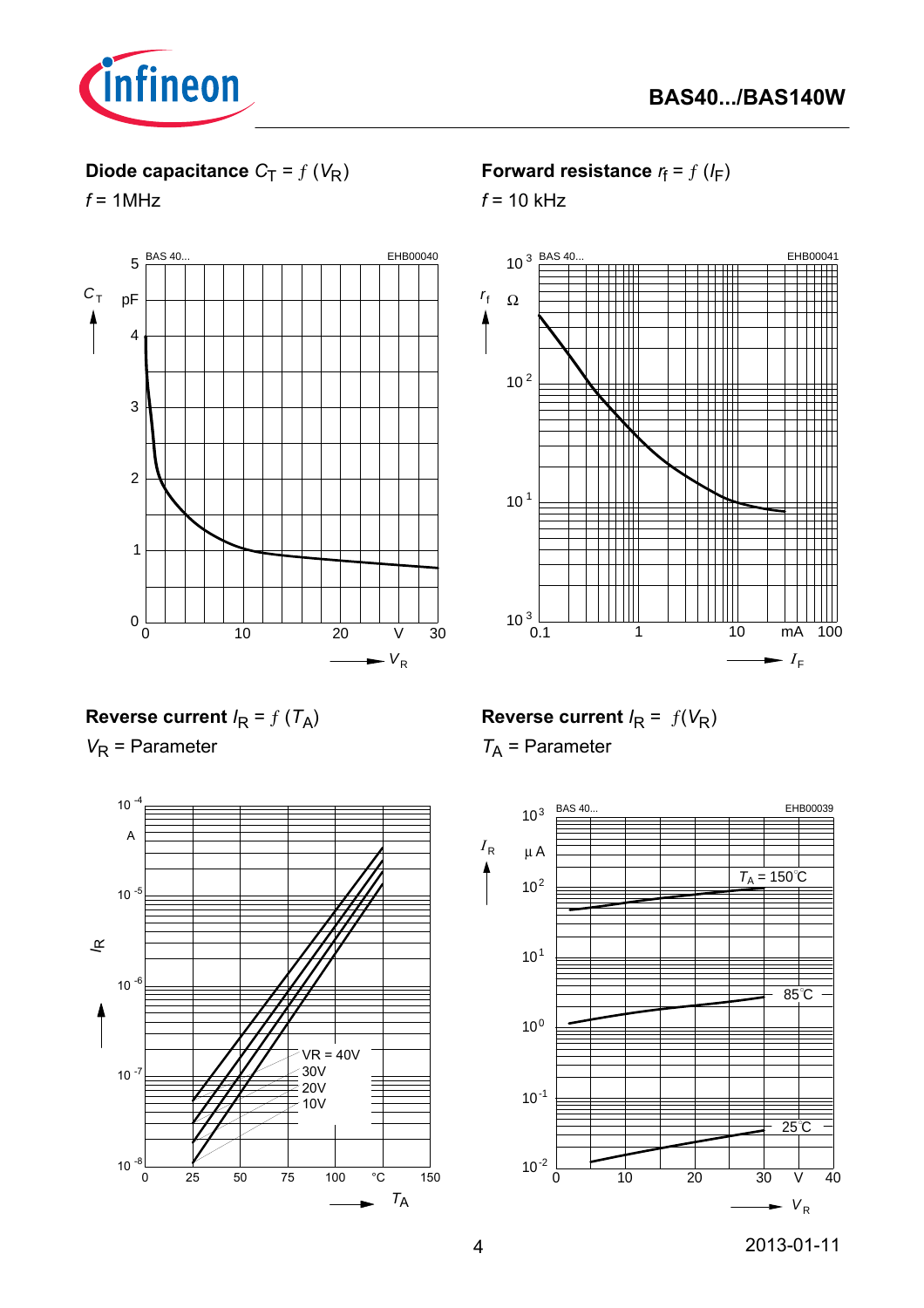



## **Forward Voltage**  $V_F = f(T_A)$

*I*<sub>F</sub> = Parameter



**Forward current**  $I_F = f(V_F)$ 

*T*A = Parameter



**Forward current**  $I_F = f(T_S)$ BAS140W



**Forward current**  $I_F = f(T_S)$ BAS40, BAS40-07

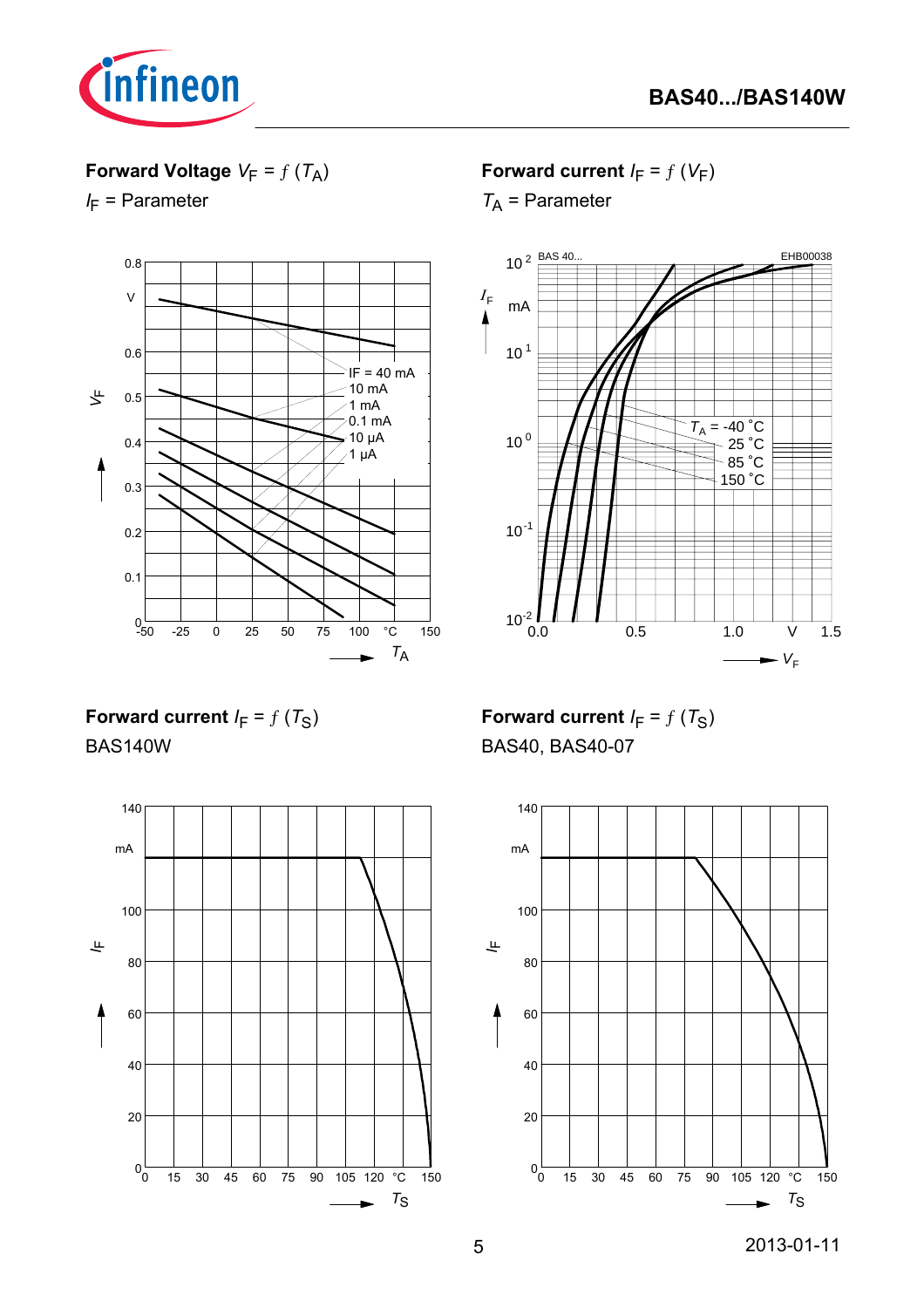

**Forward current**  $I_F = f(T_S)$ 

BAS40-02L



**Forward current**  $I_F = f(T_S)$ BAS40-04, BAS40-06



**Forward current**  $I_F = f(T_S)$ BAS40-06W



**Forward current**  $I_F = f(T_S)$ BAS40-05

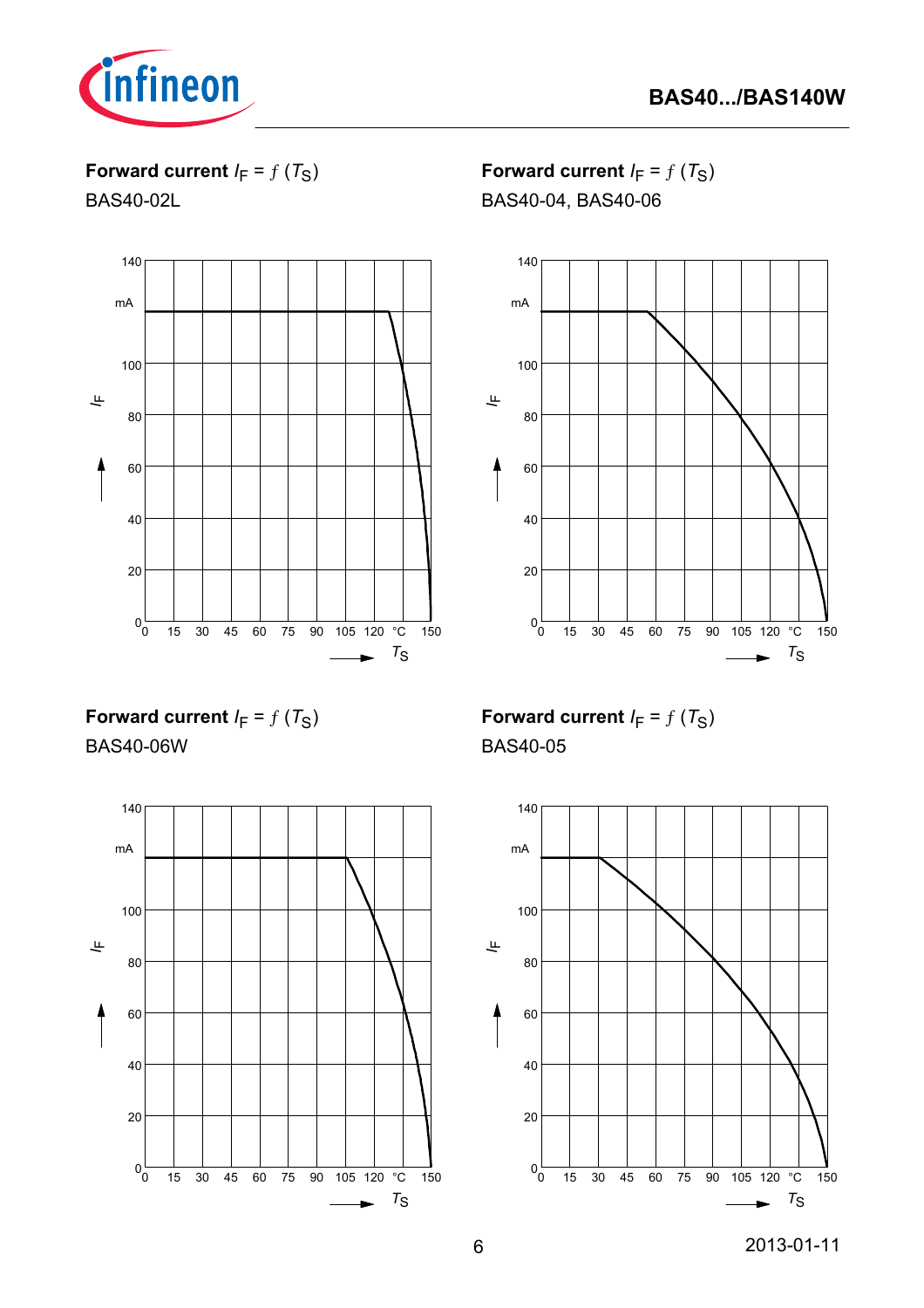

**Forward current**  $I_F = f(T_S)$ 

BAS40-05W



**Permissible Puls Load**  $R_{th,JS} = f(t_0)$ BAS140W



**Forward current**  $I_F = f(T_S)$ BAS40-07W



#### **Permissible Pulse Load**

 $I_{\text{Fmax}}/I_{\text{FDC}} = f(t_p)$ BAS140W

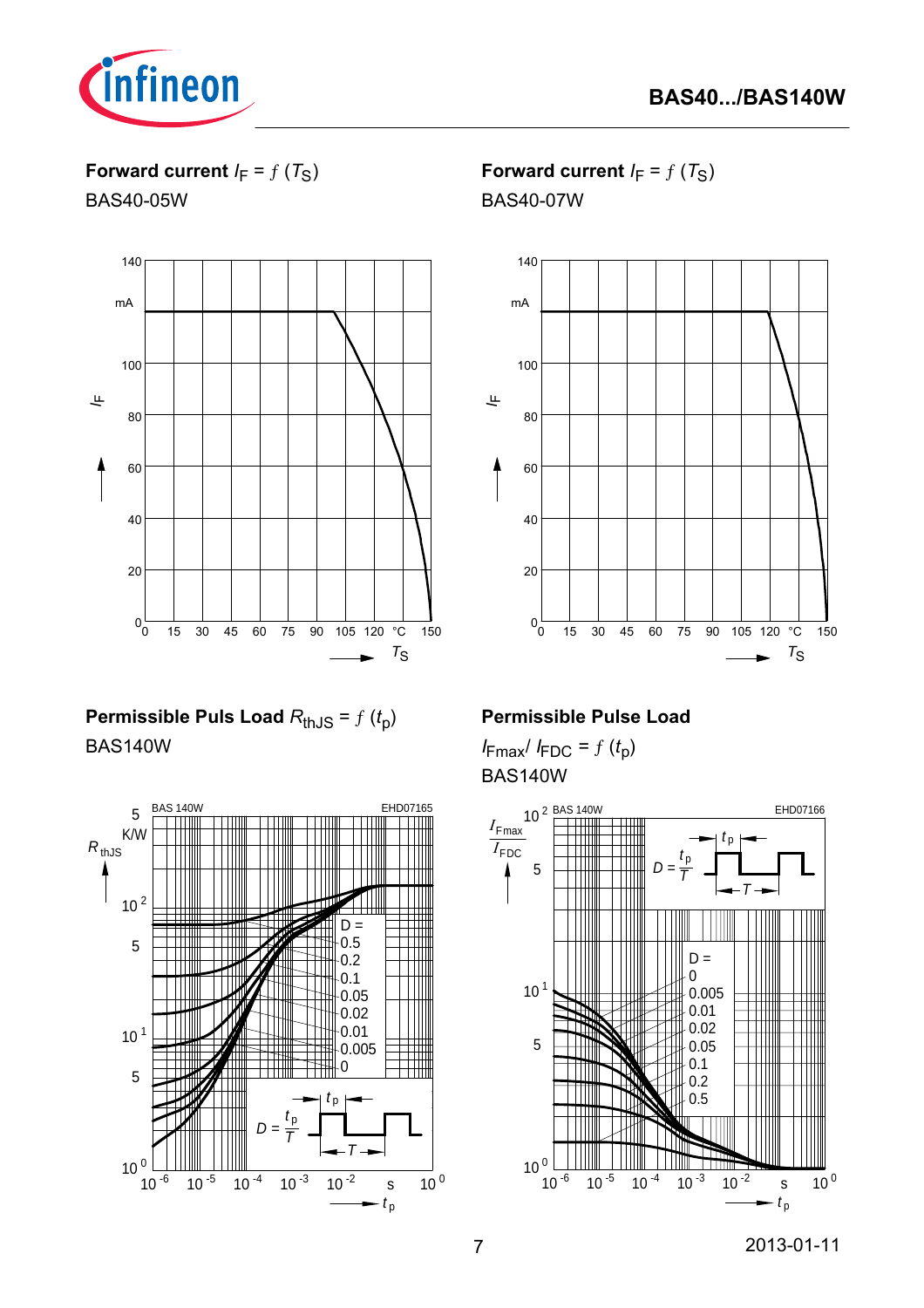

## **Permissible Puls Load**  $R_{th,JS} = f(t_p)$

BAS40-02L



## **Permissible Puls Load**  $R_{th,JS} = f(t_p)$ BAS40-06W



#### **Permissible Pulse Load**

 $I_{\text{Fmax}}/I_{\text{FDC}} = f(t_p)$ BAS40-02L



### **Permissible Pulse Load**

 $I_{\text{Fmax}}/I_{\text{FDC}} = f(t_p)$ BAS40-06W

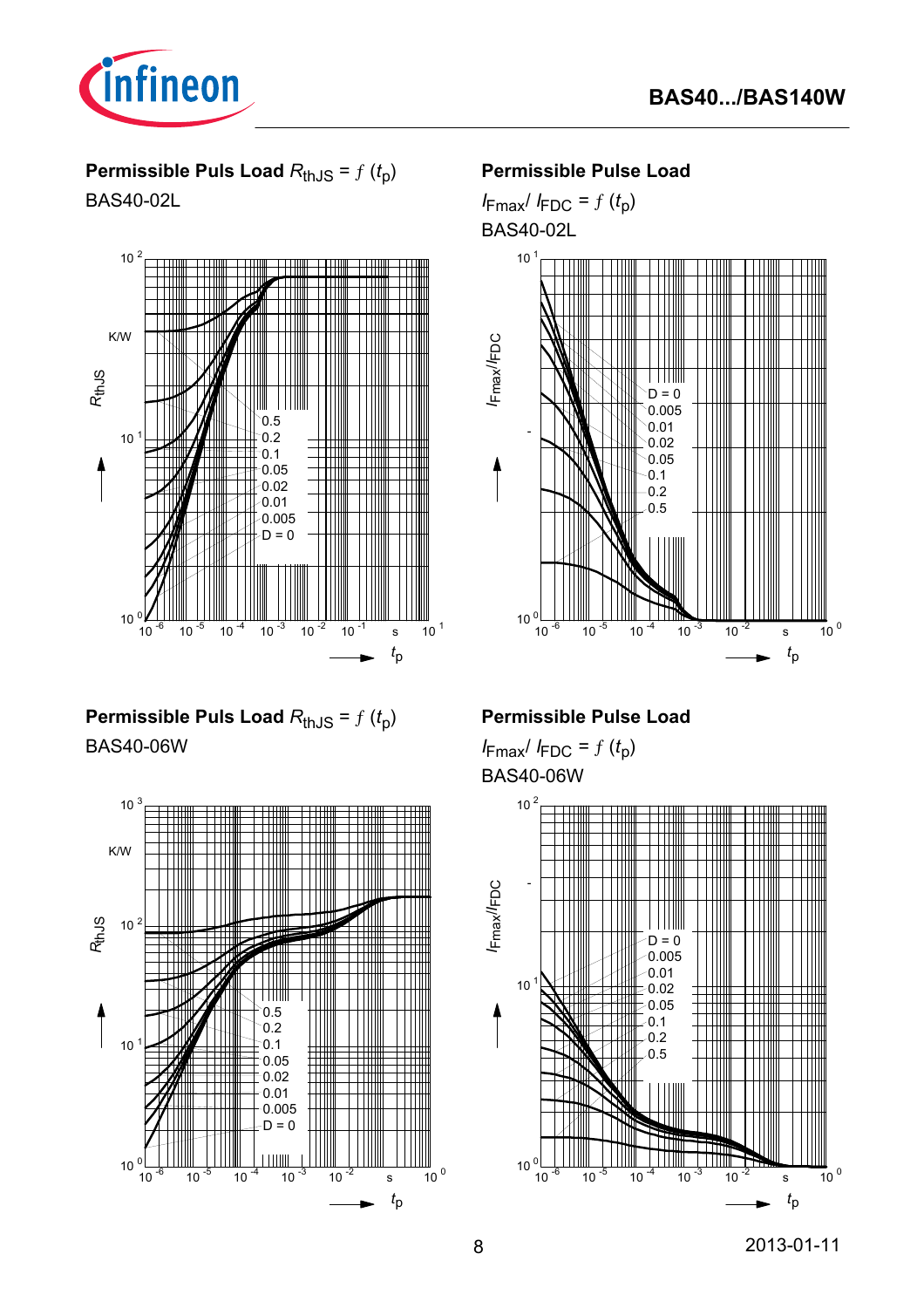

# **Permissible Puls Load**  $R_{th,JS} = f(t_p)$

BAS40-05W



#### **Permissible Pulse Load**

 $I_{\text{Fmax}}/I_{\text{FDC}} = f(t_p)$ BAS40-05W

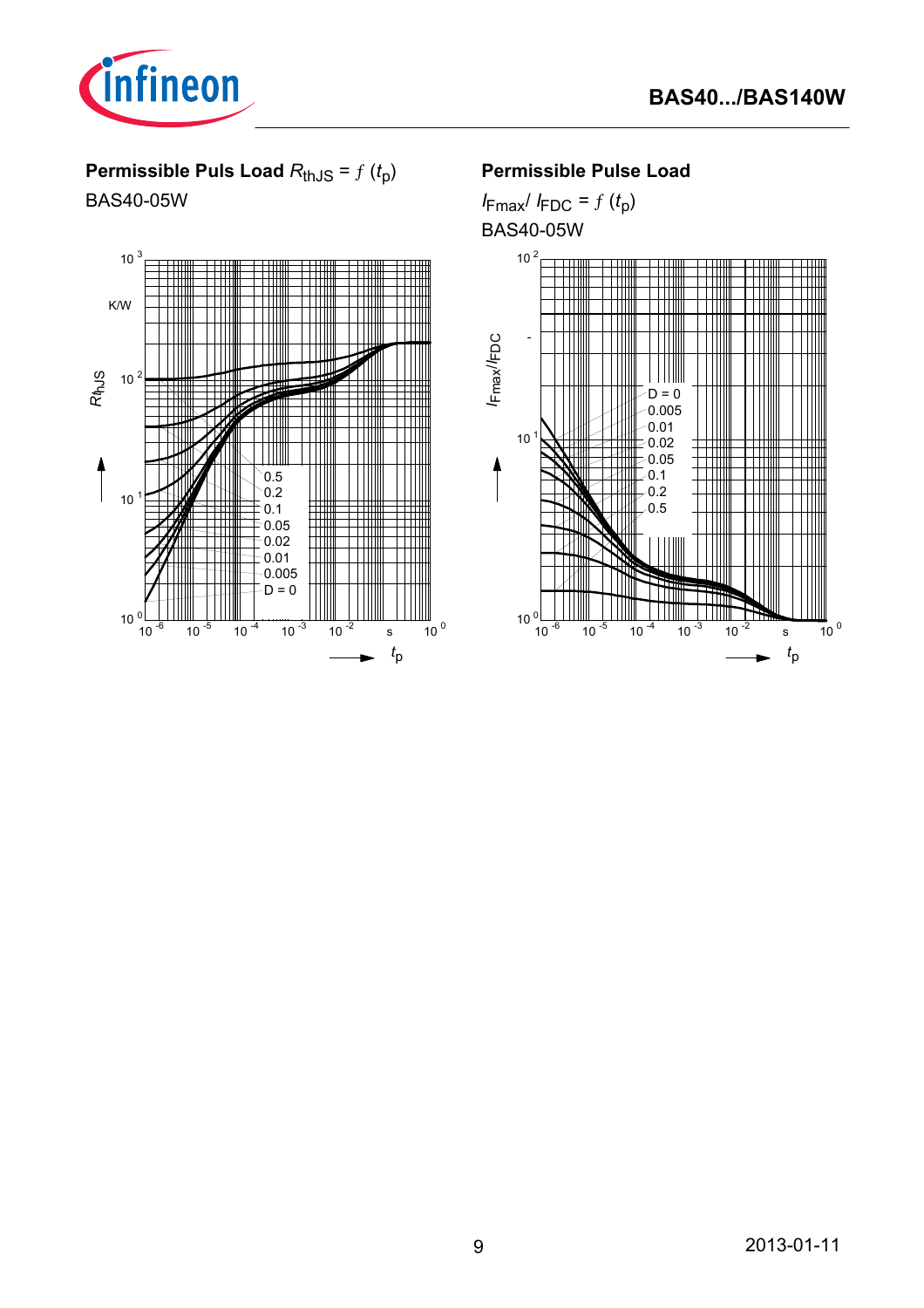

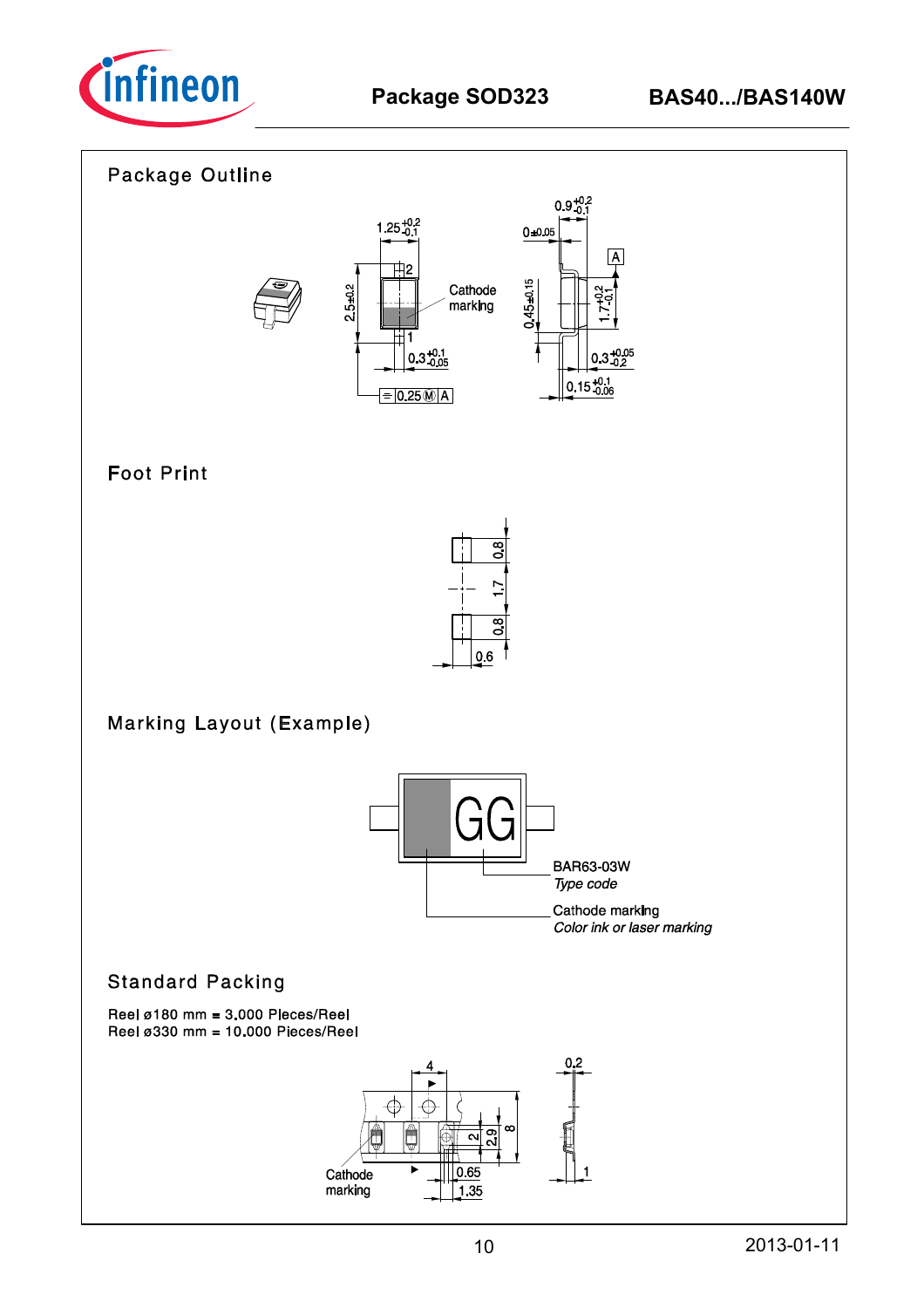

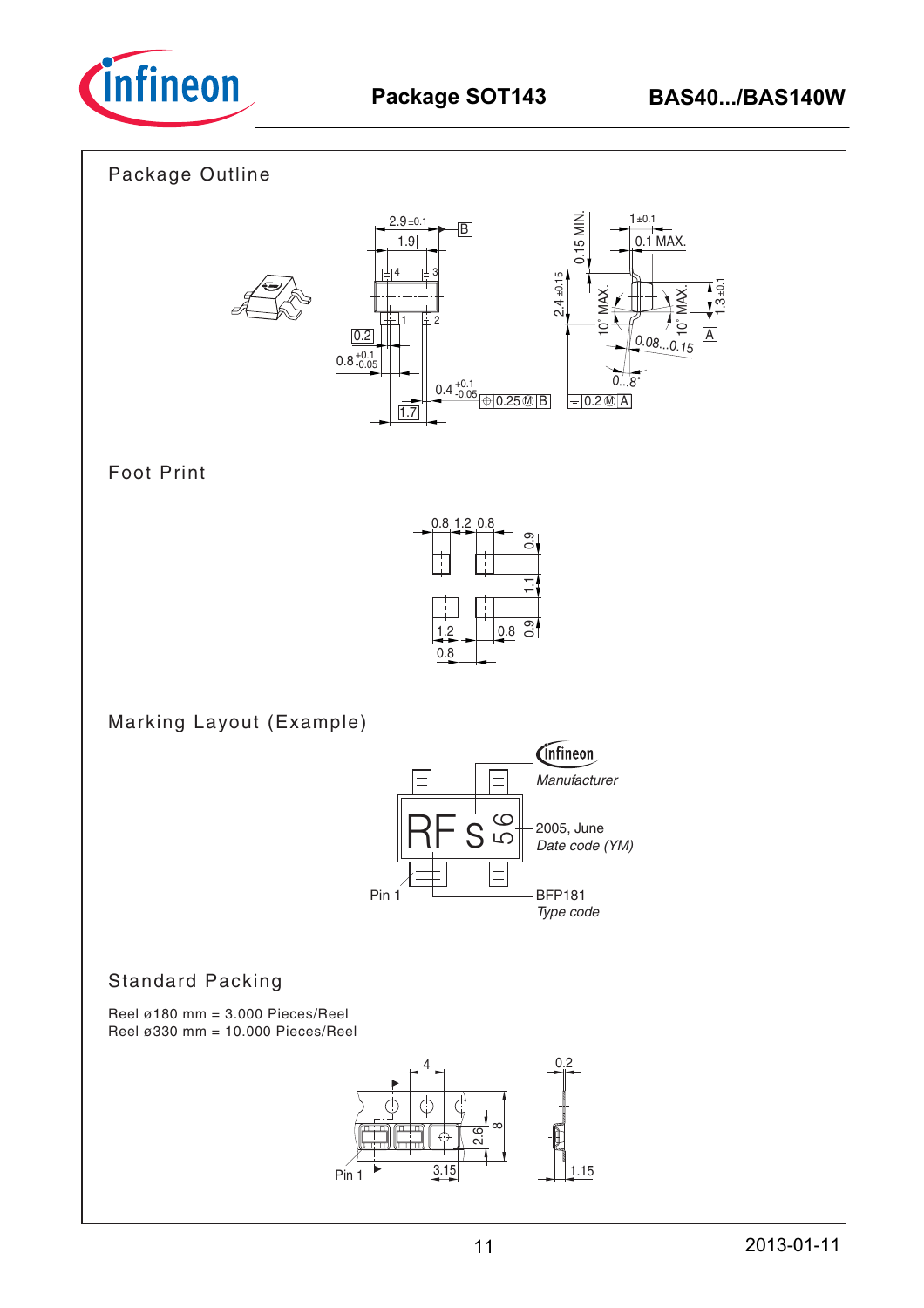

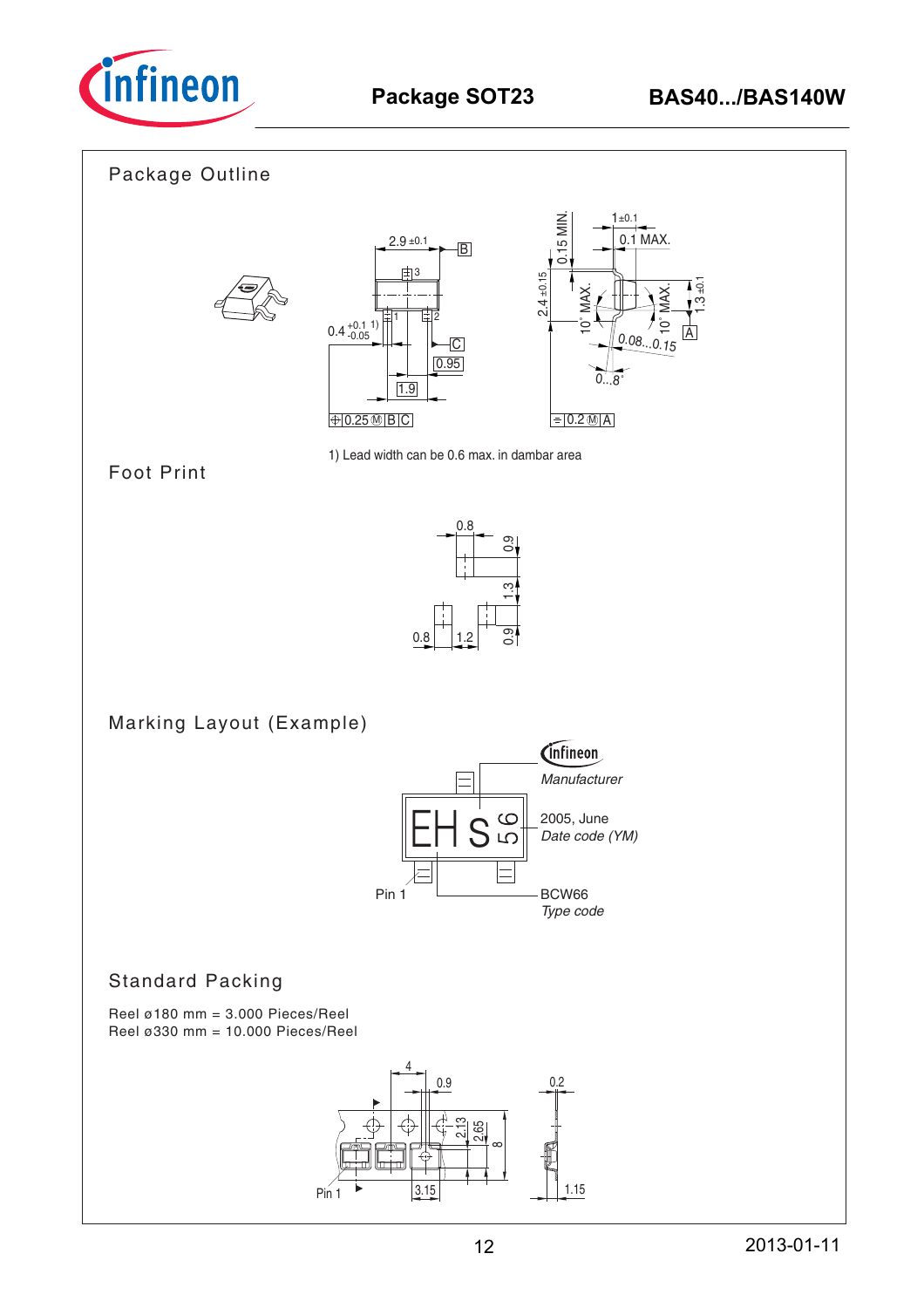

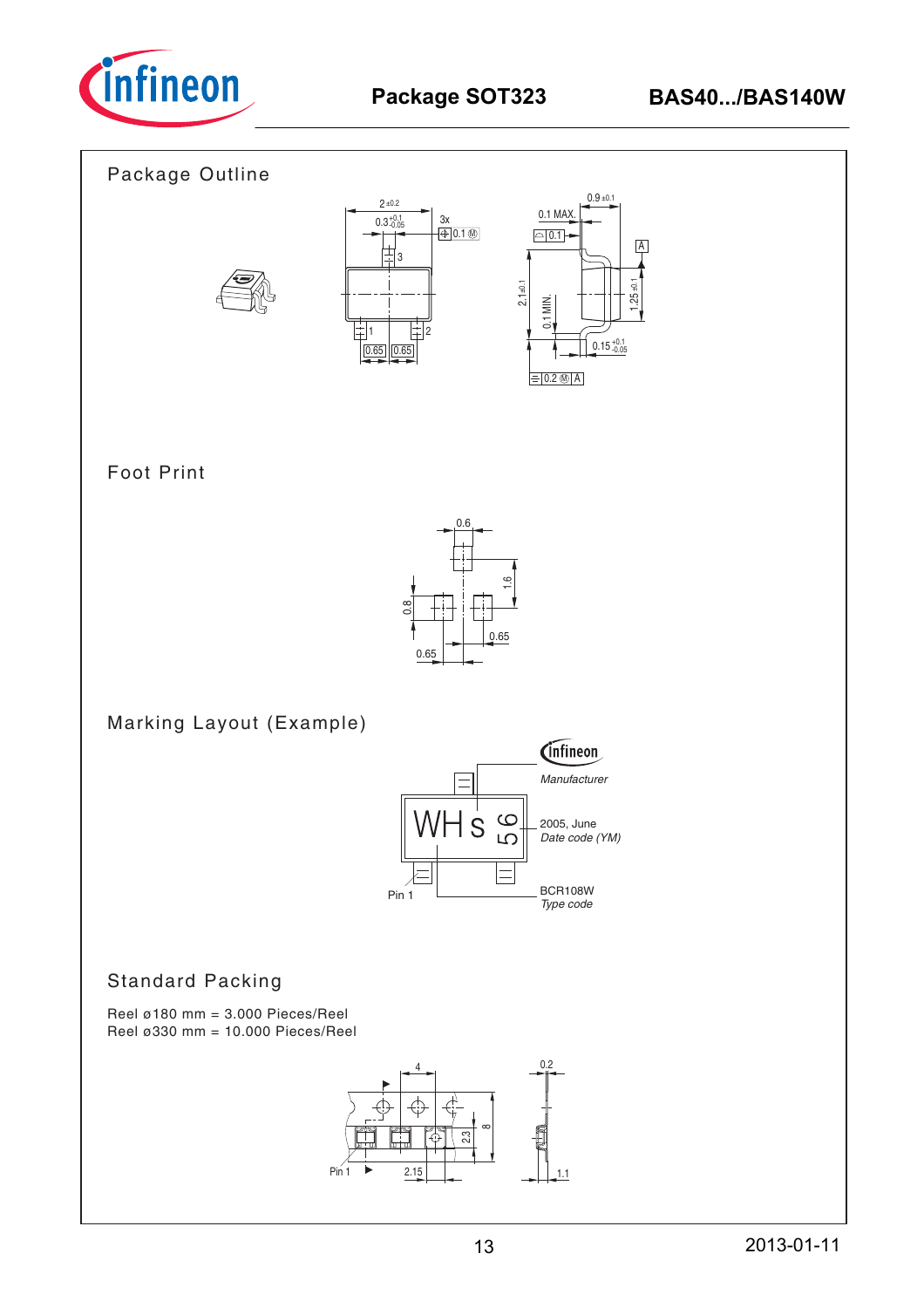